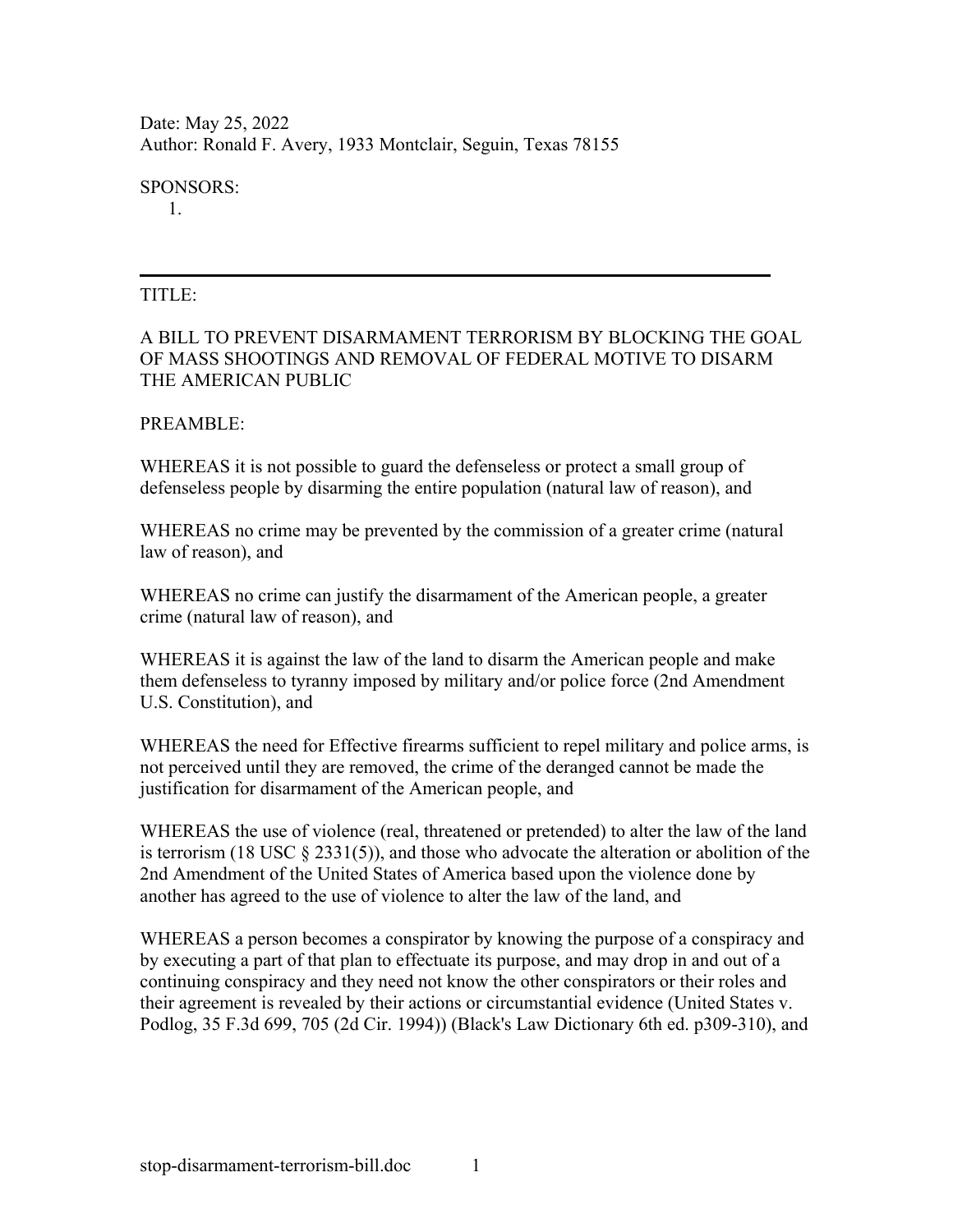WHEREAS all conspirators share the full liability of the harm done by the crime in pursuit of the end or purpose of the conspiracy(Congressional Research Service, Federal Conspiracy  $Law<sup>1</sup>$ ), and

WHEREAS one who advocates the alteration or abolition of the 2nd Amendment by the use of violence (real, threatened or pretended) done by another unknown to them, has become a conspirator to commit Disarmament Terrorism, and

WHEREAS one who advocates the alteration of the 2nd Amendment by the use of violence (real, threatened or pretended) done by another, even if they are a victim or survivor of a victim of the same, has become a conspirator in a conspiracy to disarm the American public against the 2nd Amendment, and

WHEREAS it is against the law to randomly kill men, women and children with any kind of device, it cannot be maintained that the manufacturer of that device is responsible for the crime of a deranged person who commits a crime using that device, and

WHEREAS the manufacture of firearms which are effective in defense against governments imposing tyranny by the use of military and police weapons is necessary to actuate the purpose of the 2nd Amendment in the defense of life, liberty and possessions of the individual, the state and the nation, and

WHEREAS it is unlawful to disarm the American people and it is a conspiratorial act to advocate the disarmament of the American people by the use of violence done by another unknown to them, it is also a conspiratorial act to advocate the closing and financial ruin of the manufacturers of effective anti-tyranny firearms, and

WHEREAS the one thing all the mass shootings over the last 30 years have in common is the cry to disarm the American people against the law of the land and to make them defenseless to tyranny, and

WHEREAS many occupying and seeking public office, are willing to boldly become participants in a conspiracy to disarm the American people by advocating the alteration or abolition of the 2nd Amendment , and

WHEREAS the only real way to slow and stop mass shootings is to remove and block the ability of those in positions of power, both visible and hidden, to disarm the American people by the use of mass shootings, and

WHEREAS the United States has entered an unlawful UN treaty entitled "Freedom From War" in violation of the 2nd Amendment of the United States Constitution calling for the complete and total disarmament including small arms in a peaceful world<sup>2</sup>, and

1

<sup>&</sup>lt;sup>1</sup> https://sgp.fas.org/crs/misc/R41223.pdf

<sup>&</sup>lt;sup>2</sup> https://famguardian.org/Subjects/GunControl/Law/freedom-from-war-state-dept-pub-7277.pdf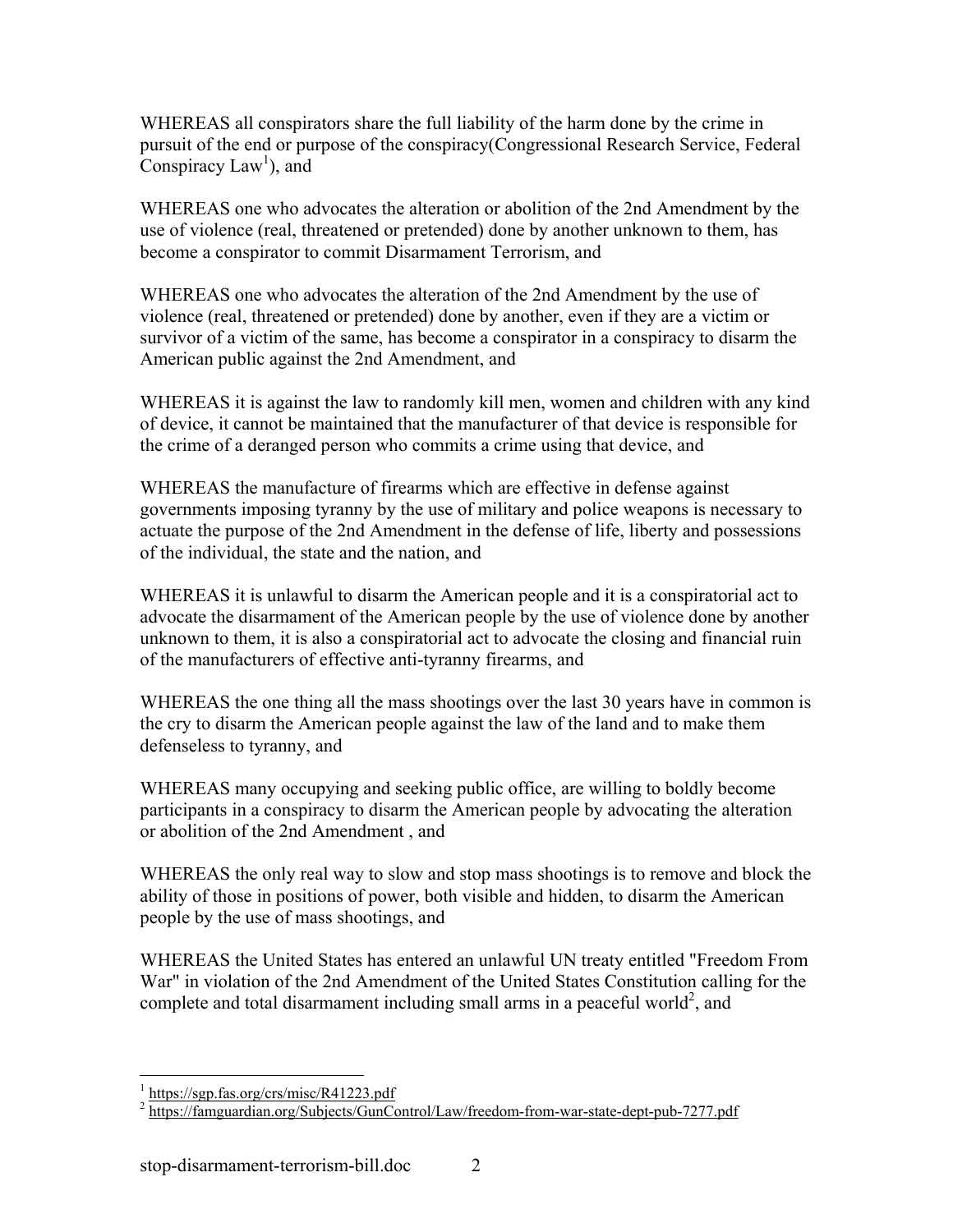WHEREAS such an agreement with the UN gives those in federal and state offices a motive to use mass shootings as a pretext to disarm the American people against the law of the land in pursuit of the goal of such a treaty, and

WHEREAS the holding of public office does not insulate one from being liable for harm done in a conspiracy to use mass shootings as a pretext to disarm the American public against the law of the land, and

WHEREAS the enactment of laws and penalties against the use of mass shootings as a pretext to disarm the American public against the law of the land will reduce, if not stop this otherwise unexplainable rise and increased frequency of this mass shooting phenomenon.

# ENACTMENT:

THEREFORE, let the following measures be enacted:

- 1. Those who advocate the alteration or abolition of the 2nd Amendment predicated on violence especially a mass shooting (real, threatened or pretended) shall be deemed a co-conspirator along with the assailant and shall bear the whole liability for the harm done by the assailant.
- 2. No crime shall be used in courts of law to justify the disarmament of the American people making them defenseless to government tyranny as exhibited by the fall of Australia.
- 3. No crime shall be used to sue and financially ruin gun manufacturing companies that supply effective defense weapons against government tyranny and are not directly connected to the planning and execution of the subject crime.
- 4. Any time a violent crime is done which is used by the public or victims as a pretext for the disarmament of the American people the crime shall be fully investigated and published for one and all without redaction of any information including color photographs of the crime scene.
- 5. Any time a violent crime is done which is not used by the public or victims as a pretext for the disarmament of the American people, a police report may be withheld from the public for the comfort of the damaged parties.
- 6. Just as those who make public their intent to harm others by the use of firearms should be arrested and investigated so too should those who make public their intent to disarm the American people by infringement upon the immutable 2nd Amendment.
	- 6.1. The first threat by a person or persons to disarm the American people via legislation predicated upon mass shootings as a pretext shall be subject to a fine of \$5,000 and 30 days in jail.
	- 6.2. The second threat by the same person or persons to disarm the American people via legislation predicated upon mass shootings as a pretext shall be subject to a \$10,000 fine and six months in jail.
	- 6.3. Further threats by the same person or persons to disarm the American people via legislation predicated upon mass shootings as a pretext shall be subject to \$100,000 fine and five years in a federal penitentiary.